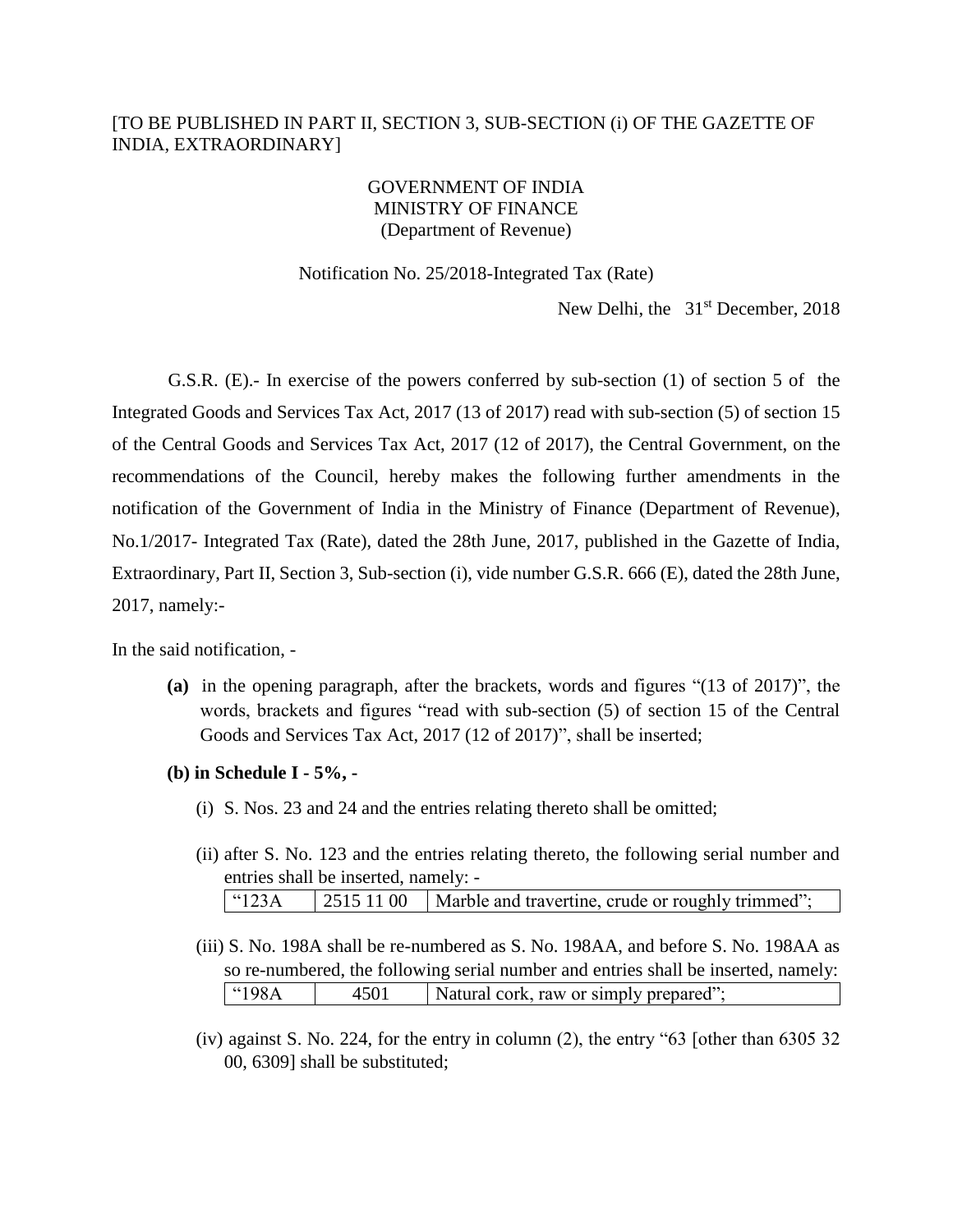- (v) against S. No. 225, for the entry in column (3), the entry "Footwear of sale value not exceeding Rs.1000 per pair" shall be substituted;
- (vi) for S. No. 225A and the entries relating thereto, the following serial numbers and entries shall be substituted, namely: -

| "225A" | 6602 00 00 | Walking-sticks including seat sticks                                                               |
|--------|------------|----------------------------------------------------------------------------------------------------|
| 225B   | 6815       | Fly ash bricks or fly ash aggregate with 90 per cent.<br>or more fly ash content; Fly ash blocks"; |

(vii) against S. No. 234, in the entry in column (3), the following *Explanation* shall be inserted in the end, namely: -

"*Explanation:* If the goods specified in this entry are supplied, by a supplier, along with supplies of other goods and services, one of which being a taxable service specified in the entry at S. No. 38 of the Table mentioned in the notification No. 8/2017-Integrated Tax (Rate), dated 28th June, 2017 [G.S.R. 683(E)], the value of supply of goods for the purposes of this entry shall be deemed as seventy per cent. of the gross consideration charged for all such supplies, and the remaining thirty per cent. of the gross consideration charged shall be deemed as value of the said taxable service.";

(viii) S. No. 243A shall be re-numbered as S. No. 243B, and before S. No. 243B as so re-numbered, the following serial number and entries shall be inserted, namely: -

| $^{\circ}243A$ |           | 8714 20   Parts and accessories of carriage for disabled |  |  |
|----------------|-----------|----------------------------------------------------------|--|--|
|                | persons": |                                                          |  |  |

#### **(c) in Schedule II - 12%, -**

(i) after S. No. 101 and the entries relating thereto, the following serial numbers and entries shall be inserted, namely: -

| $^{\prime\prime}101A$ | 4502 00 00 | Natural cork, debacked or roughly squared, or in         |
|-----------------------|------------|----------------------------------------------------------|
|                       |            | rectangular (including square) blocks, plates, sheets or |
|                       |            | strip (including sharp-edged blanks for corks or         |
|                       |            | stoppers)                                                |
| 101B                  | 4503       | Articles of natural cork such as Corks and Stoppers,     |
|                       |            | Shuttlecock cork bottom                                  |
| 101C                  | 4504       | Agglomerated cork (with or without a binding             |
|                       |            | substance) and articles of agglomerated cork ";          |

- (ii) S. Nos. 102 and 126 and the entries relating thereto shall be omitted;
- (iii) S. No. 171A shall be re-numbered as S.No. 171AA, and before S. No. 171AA as so re-numbered, the following serial number and entries shall be inserted, namely:-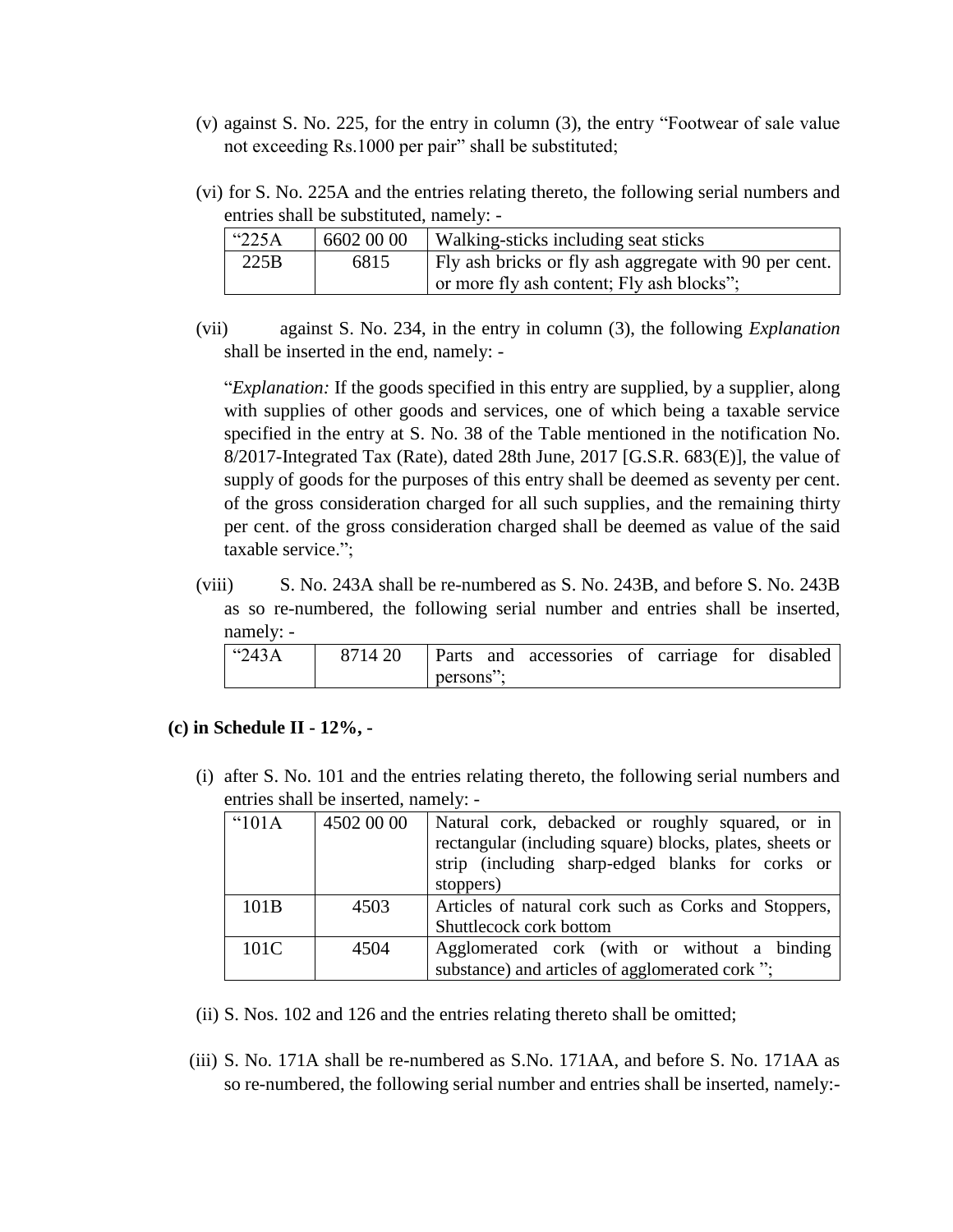" $171A$  | 6305 32 00 | Flexible intermediate bulk containers";

- (iv) against S. No. 173, in the entry in column (3), the words "walking-sticks, seatsticks," shall be omitted;
- (v) S. No. 177 and the entries relating thereto, shall be omitted;

## **(d) in Schedule III - 18%, -**

(i) S. No. 121A shall be re-numbered as S. No. 121B, and before S. No. 121B as so re-numbered, the following serial number and entries shall be inserted, namely: -

| $\lceil$ "121A | 4012 | Retreaded or used pneumatic tyres of rubber; solid or  |
|----------------|------|--------------------------------------------------------|
|                |      | cushion tyres, tyre treads and tyre flaps, of rubber"; |

- (ii) S. Nos. 142, 143 and 144 and the entries relating thereto shall be omitted;
- (iii) against S. No. 369A, for the entry in column (3), the entry "Transmission shafts (including cam shafts and crank shafts) and cranks; bearing housings and plain shaft bearings; gears and gearing; ball or roller screws; gear boxes and other speed changers, including torque converters; flywheels and pulleys, including pulley blocks; clutches and shaft couplings (including universal joints)" shall be substituted;
- (iv) after S. No. 376AA and the entries relating thereto, the following serial number and entries shall be inserted, namely: -

| $^{\circ}376AAA$   8507 |  | Lithium-ion accumulators (other than battery) |  |  |
|-------------------------|--|-----------------------------------------------|--|--|
|                         |  | including lithium-ion power bank";            |  |  |

- (v) against S. No. 383, in the entry in column (3), after the words "television cameras", the words, "digital cameras and video camera recorders", shall be inserted;
- (vi) against S. No. 383C, in the entry in column (3), for the figures and letters "68 cm", the figures and word "32 inches" shall be substituted;
- (vii) against S. No. 384, in the entry in column (3), for the figures and word "20 inches", the figures and word "32 inches" shall be substituted;
- (viii) S. No. 440A shall be re-numbered as S. No. 440B and before S. No. 440B as so re-numbered, the following serial number and entries shall be inserted, namely:

| "440A | 9504 | Video game consoles and machines, articles of funfair,  |
|-------|------|---------------------------------------------------------|
|       |      | table or parlour games, including pintables, billiards, |
|       |      | special tables for casino games and automatic bowling   |